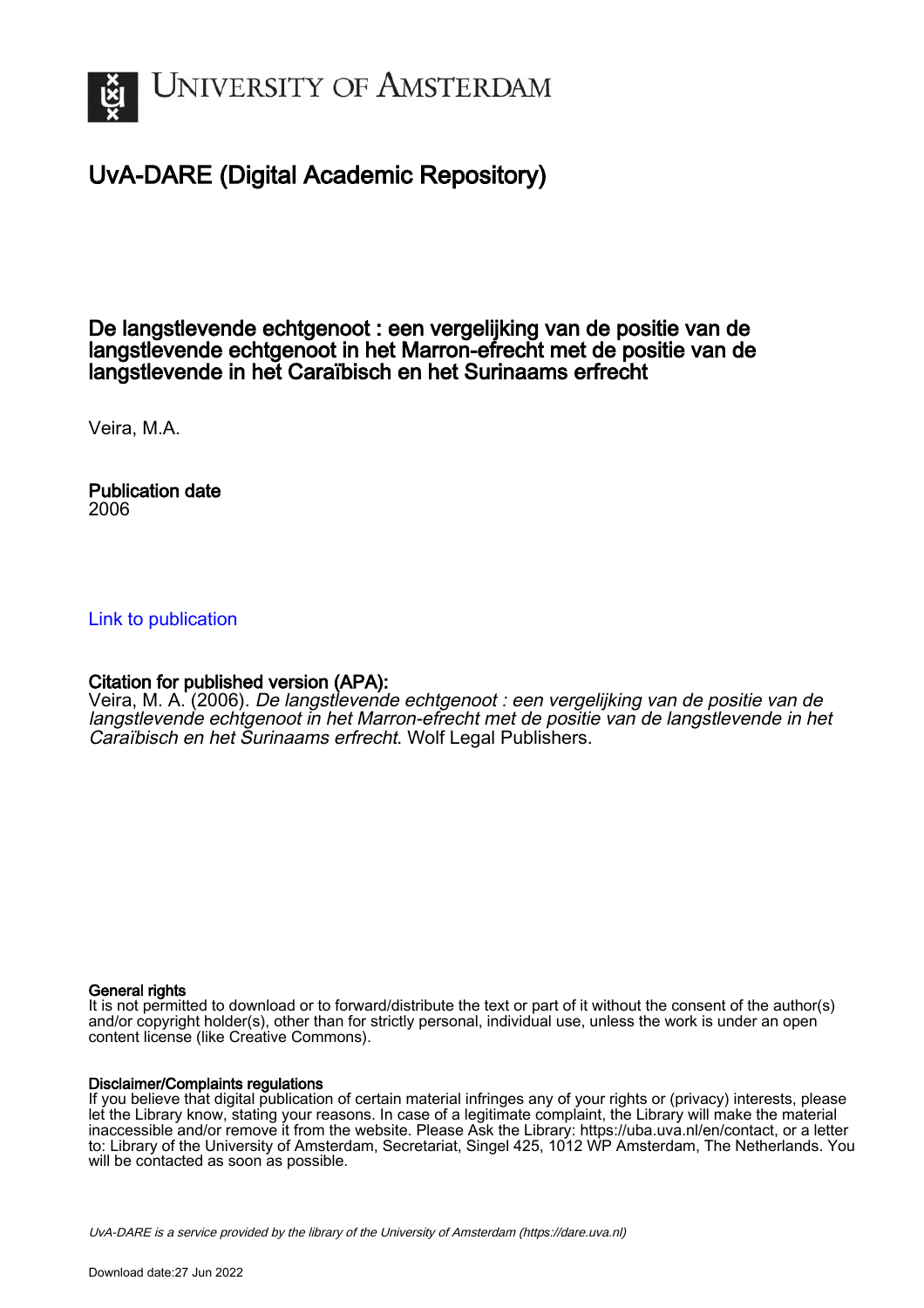## Summary

Acc the onset ot the study about the position of the surviving spouse under Maroon succession law, it became clear that there were no written records of the main aspectss ot this particular succession law system. There were also no records tor the system of succession law for the Caribs, which the Maroon system could be compared with. For this reason, first the main points of the two abovementioned tribal systems were documented. This was done by means of interviews.

Starting point of the comparison of these three systems was the fact that some basic concepts regarding matrimonial and succession law have the same meaning in all three groups (see chapter 3 paragraph 2). In conducting a comparative study of the position of the surviving spouse under Maroon succession law with the position of the surviving spouses under both Caribs succession law and under Surinamese succession rules, the presumption had been that the two systems of succession law of the tribal peoples would have more in common with one another than would be the case with the system of the Maroons and the system according to Surinamese law. .

Surprisingly,, however, the position of the surviving spouse under the Maroon succession law system showed more grounds for comparison with the position of the surviving spouse under Surinamese succession law. There is a considerable difference between the underlying ideas of the succession law systems of the Maroons and the Caribs. At the end of each chapter more thorough conclusions have been drawn.. Because of that a brief summary of the following chapters will be given.

Chapter 1 deals with the question of characterizing the Maroons of Surinam: who they are, how did the tribes come into existence, the composition of the Maroon communityy and how justice is found. The chapter also discusses methods of finding justice among the Caribs.

Then follows a description of the several stages of the field research such as the preresearch, the interviews and the processing the information that was obtained. Since finding justice in both groups is primarily done by men, an effort was made to interview the women as well in order to establish whether the law applies in practice as well.

Chapter 2 deals with the relationship between Maroon succession law and the Surinamese legal system. The content and application of the contracts closed in the 18<sup>th</sup> century between the central government and the Maroons are discussed. The sources of Surinamese law and the relationship between these sources and Maroon succession law are also amply discussed, as is the relationship between Maroon succession law and international treaties to which Suriname is a party. The human rights of the Maroons and the enforcement of these rights are also touched upon.

I have come to the conclusion that several economic, social and cultural rights of the Maroons are being violated.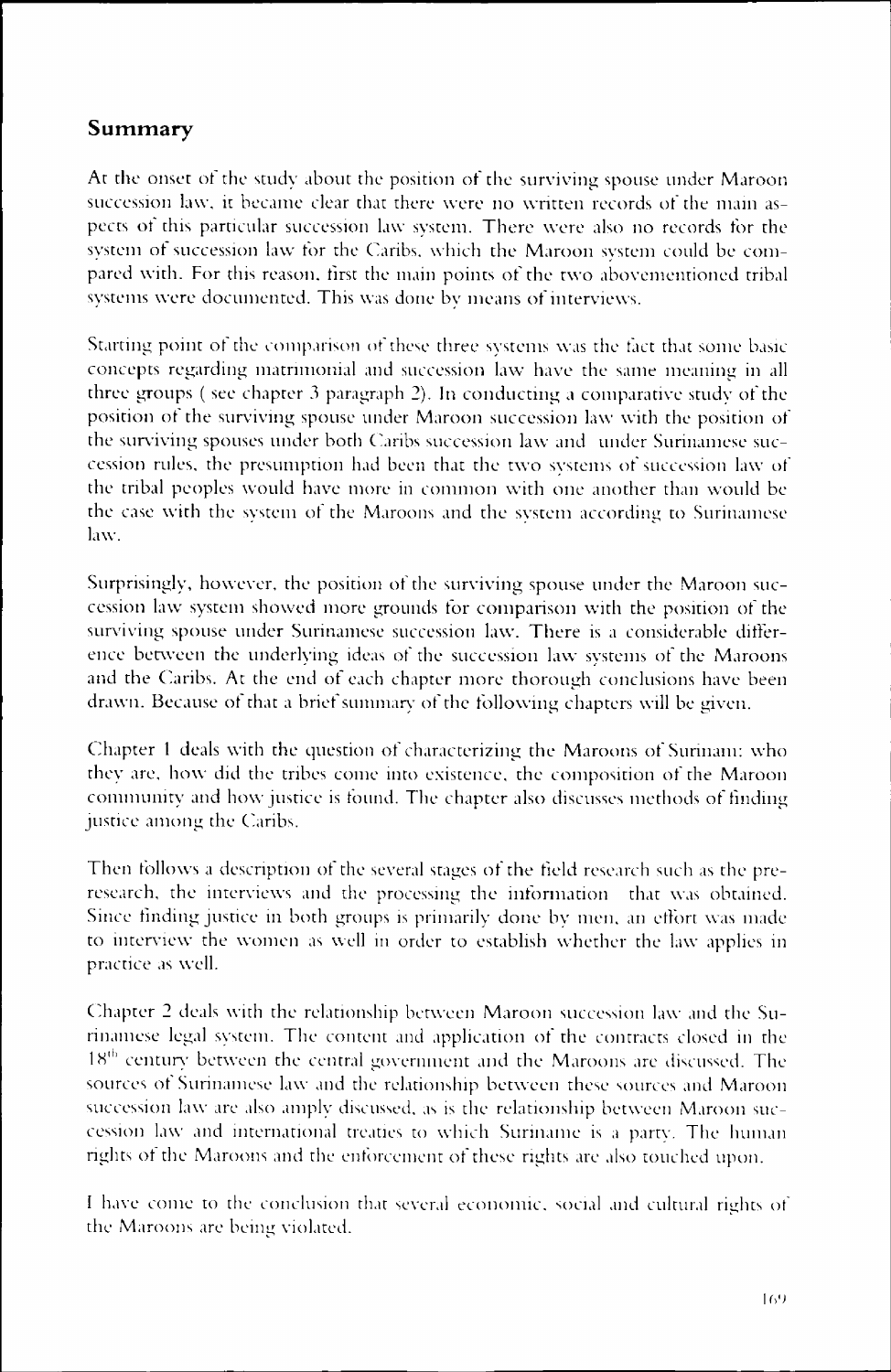International courts are involved in the enforcement of these human rights. In the Awass Tingni versus Nicaragua case, the Inter-American Court for Human Rights had already decided that joint property, as the indigenous people know it, is a specific form of property. This decision was confirmed by the Court in the Moiwana village versus Suriname case in 2005. In the Aloeboetoe case, Suriname was condemned by the Court to pay compensation to the victims.

Chapters 3, 4 and 5 provide a description of the position of the surviving spouse against the background of matrimonial property and succession under respectively Maroon law, Carib law and under the Surinamese legal system. The main aspects of matrimonial property law are discussed, as are the foundations of the right of succession,, hereditary succession, the division ot the estate and the position of the surviving spouse concerning property law aspects of respectively the Maroons, the Caribs and under the Surinamese legal system.

The most notable finding in chapter  $3$  is the fact that the surviving Maroon spouse is traditionally not eligible to any part of the estate. Since the Maroon-man and the Maroon-woman do not live together, the death of one of the spouses seldom gives rise to questions about whom the property belonged to and identifying the heirs of the deceased. If upon marriage, the man takes the woman to his village, after his death the woman loses both the right of use of the land on which the hut stands and of the land that the woman upon conclusion of the marriage had been allotted for agricultural purposes, since she derived her rights from her spouse.

The holder of the right to use the land is the one to who's bee (family) the land belongs.. These rights of use, just as the right of usufruct, terminate by death *of* the holder.. The gifts and other effects given to the woman either upon closing of or during the marriage in general cause the Maroon woman's estate to increase. After the death of her husband her estate could decrease, depending on the village she lives in and consequently, the place her plot is located at. The estate of the Maroon man.. in contrast, does not increase as a result ot marriage or as the result ot the death of (one of) his wife (wives).

Chapter  $4$  shows that the Carib woman does not receive necessary household items. as wedding gifts, but that these items are obtained after the marriage has been concluded.. These objects are to be considered as household expenses that should be borne by the man. Clothing and jewellery that a man gives to his wife are hers.

The Carib marriage does not create a matrimonial estate: if the marriage were to be dissolved by means of a divorce, there is no division of goods and properties. The question of culpability plays an important role in a divorce. The party that is at fault (that has deserted the other party) has to move and leave behind everything except personall belongings. When it concerns a woman who lives in her own village and now takes another man, she usually leaves everything behind and moves to the village of the new man. The household and the children she leaves behind are taken caree ot by her family. It is often her sister that assumes her role, since it is allowed for a Carib Indian man to maintain sexual relations with his wife's sister.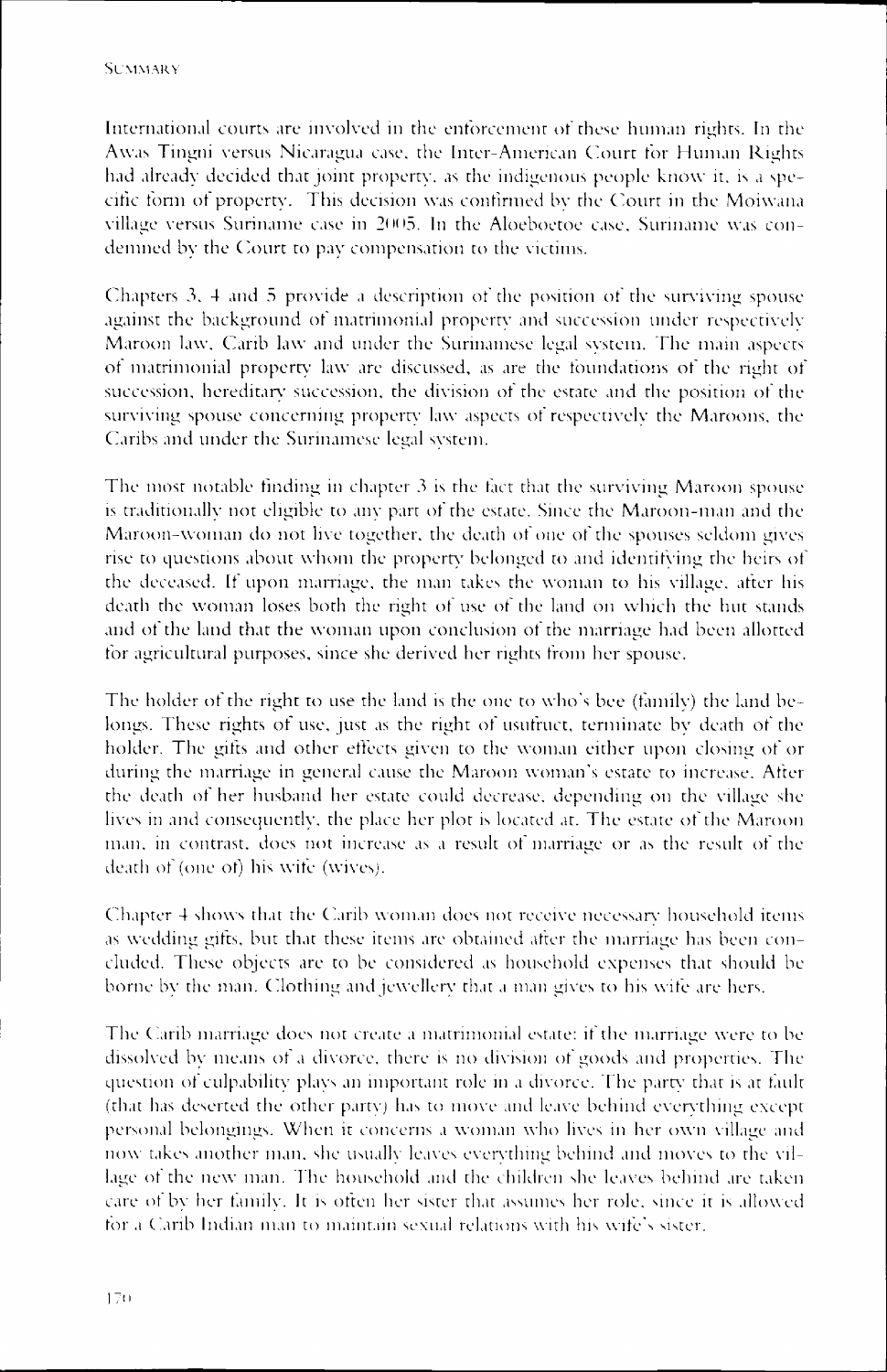Iff the woman lives in the village ot the husband and she takes a new partner, in this casee too, she must leave, taking only her personal belongings with her. The children are then brought to the woman's village and are raised by the woman's sister or mother. The man can choose his wife's sister to be his wife and to take over the household.. If it is the man who chooses to end the relationship with the woman, hee stops visiting her and leaves her with all movable property, including items that were his but that were in the woman's hut.

If the marriage ends because of the decease of one of the partners, matters such as the place where the spouses lived during the marriage, or whether they had children or not are very important in identifying the heirs. If they had children, spouses in principle do inherit from one another. If they had no children, the woman in general inherits from the man, because as a rule the woman stays in her own village. For this same reason, the man generally does not inherit from the woman. As it appears, the position of the surviving Carib Indian spouse is affected neither by marriagee nor death.

Although,, during the study, the Caribs indicated that they do know private property, I have come to the conclusion that this private property is in fact community property.. The community the estate belongs to is rather fluid: it is either the woman's family in case the spouses live in her village, or the new family that the spouses created, or the man's family if the marriage remained childless and the couple lives in the man's village. There is therefore no succession law in the true sense of the word.

In chapter 5, in which the position of the surviving spouse is discussed against the background of matrimonial property law and succession law in the Surinamese legall system, also the differences between the Surinamese and the Dutch matrimonial property law and succession law systems are described. This chapter also includes information on the position of the surviving spouse in Dutch succession law and the factors that have affected this position.

Surinamee currently knows a system of legal equality *ot* man and woman in the aforementioned fields. The rules for Surinamese matrimonial property law and succession law govern therefore both man and woman equally. The matrimonial property system for most marriages in Suriname is the joint property of goods. The first group of successors under Surinamese succession law is formed by the next-ofkin in descending line and the spouse.

The surviving spouse is equalled to a child when it comes to the estate of a predeceased spouse. Surinamese law - testamentary succession law - offers several possibilities to provide for the surviving spouse; the usufruct testament is the method that is most frequently used in Suriname. At the end of this chapter the conclusion is drawn that, contrary to the Netherlands, Suriname has (yet) limited need for parentall distribution *ot* the estate, because both those who draft the will, as those whom the will is intended for, have no need for a provision by law other than the existing usufruct testament.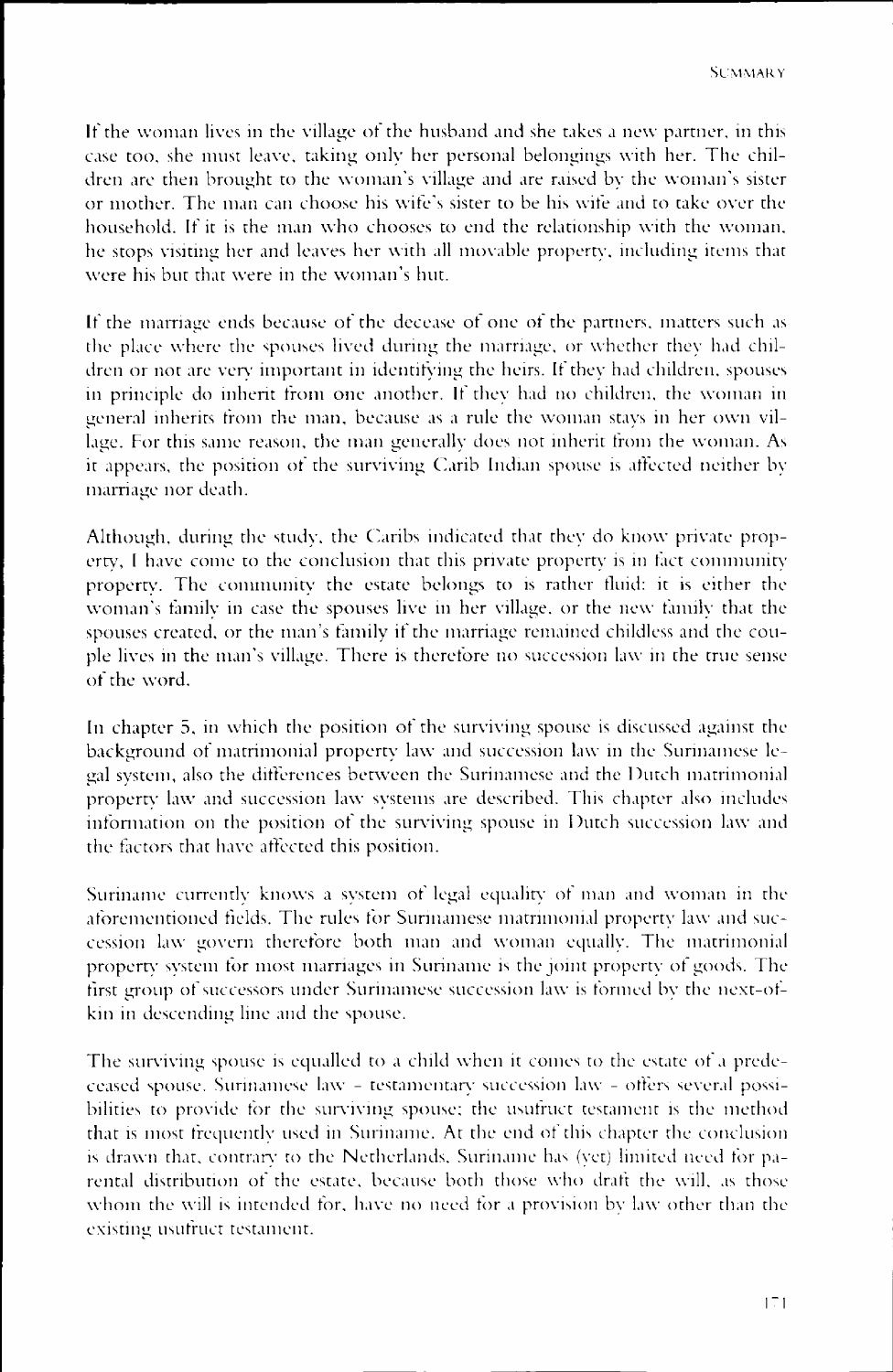In chapter 6 the position of the surviving Maroon spouse with regard to property laww is compared to that ot the surviving Carib Indian spouse. Both the broad similarities and the specific similarities between matrimonial property law and succession law are discussed, followed by the broad differences between the two systems are then discussed.

The biggest similarity in the position of the surviving Maroon spouse and that of the Carib spouse is that in both systems the community is important. Immovables are community property, goods should stay within the community, the community should provide for its members. This aspect also causes the main difference. With the Caribs, as becomes clear from my research, all property belongs to the community.. As a result, there is no matrimonial property law or succession law in the true sense of the word. Because the Caribs traditionally have no private property, there is no common basis between the two systems, which renders further in-depth comparison of these two systems impossible.

Chapter 7 shows the comparison of the position of the surviving Maroon spouse with that of the surviving spouse under the Surinamese legal system. Again, the similarities and the differences in matrimonial property law are first discussed, followed by the similarities and differences in succession law. This chapter is concluded with an article-bv-article comparison of Maroon and Surinamese succession law. .

In comparing the position of the surviving Maroon spouse with that of the spouse under Surinamese law from a property law point of view, we see that for the Maroons,, neither marriage nor death ot the other spouse affect the estate ot the surviving spouse. Marriage and death, however, do affect the estate of the spouse under Surinamese law, since upon marriage generally the estate of both spouses becomes joint property, which both spouses are entitled to for equal parts, and also because off the fact that the surviving spouse under Surinamese law inherits a child's portion from the estate of the other spouse, and may appropriate the household furniture and effects of the joint residence.

Chapters 8 and 9, wherever possible, provide explanations for the similarities and differencess as found in chapters 6 and 7 in the comparison ot matrimonial property laww and succession law between the Maroons, the Carib Indians and under Surinamese law.

While looking for an explanation of the differences and similarities between Maroon and Carib succession law in chapter 8. I had to conclude that fundamental aspectss ot Maroon and Carib law are very tar apart and that giving a correct explanation of these differences and similarities does not fall within the scope of this study and therefore cannot be further explored.

The main difference between the position of the surviving Maroon spouse and that of the surviving spouse under the Surinamese legal system that is discussed in chapterr 7. is that marriage creates no joint property tor Maroon spouses but tor spouses